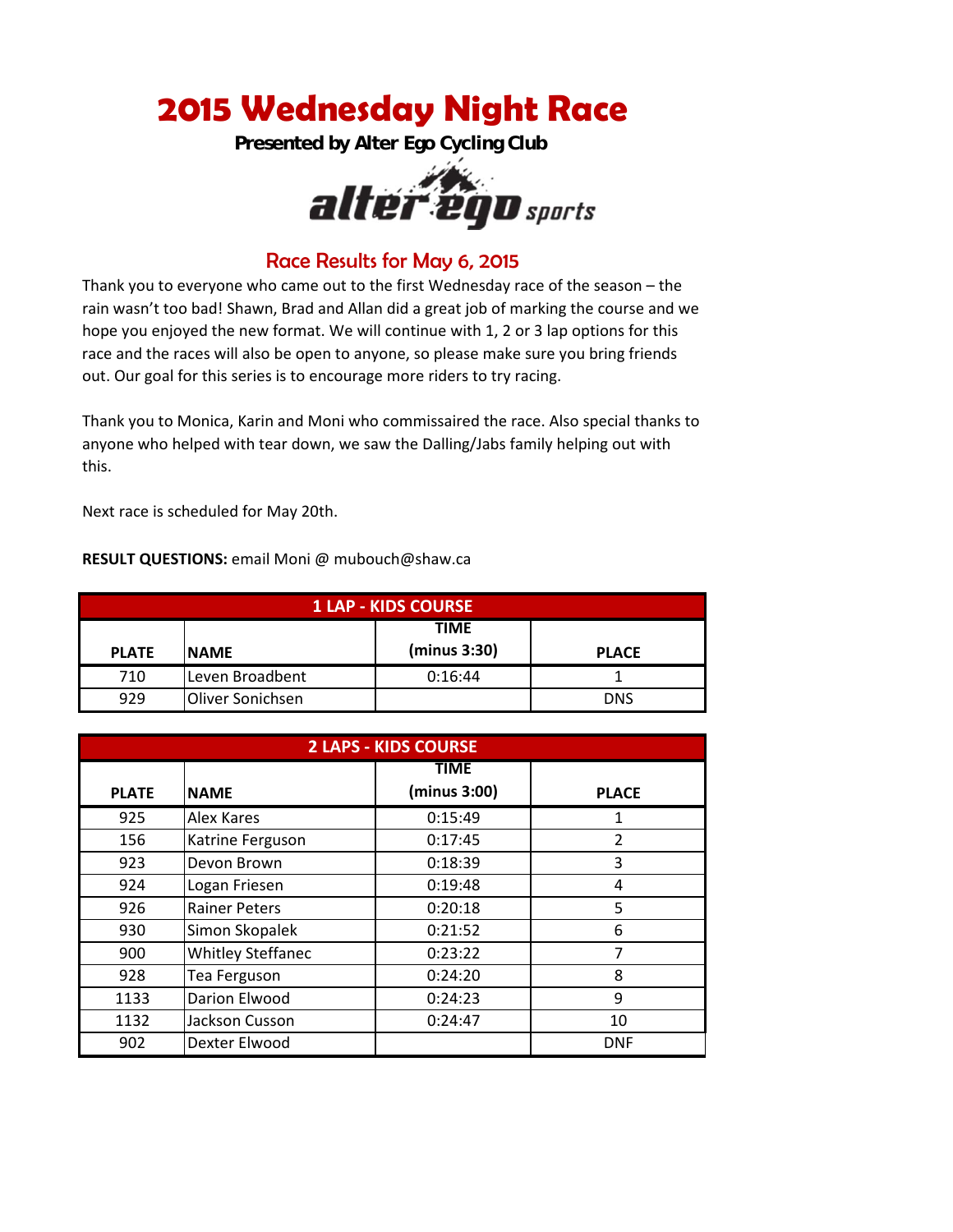| <b>3 LAPS - KIDS COURSE</b> |                       |              |                |
|-----------------------------|-----------------------|--------------|----------------|
|                             |                       | <b>TIME</b>  |                |
| <b>PLATE</b>                | <b>NAME</b>           | (minus 1:00) | <b>PLACE</b>   |
| 1318                        | <b>Maia Dalling</b>   | 0:18:29      | 1              |
| 1319                        | <b>Tyler Seitz</b>    | 0:18:51      | $\overline{2}$ |
| 1130                        | <b>Blake Stefanec</b> | 0:18:52      | 3              |
| 1317                        | Ani Ferguson          | 0:19:24      | 4              |
| 154                         | Kyle Janzen           | 0:19:26      | 5              |
| 927                         | Logan Janzen          | 0:20:11      | 6              |
| 1321                        | Brayden Duncan        | 0:20:14      | 7              |
| 1314                        | Carter Seel           | 0:20:21      | 8              |
| 1320                        | Scott Brodeur         | 0:20:22      | 9              |
| 155                         | <b>Ewan Dalling</b>   | 0:20:23      | 10             |
| 1315                        | <b>Maren Penner</b>   | 0:20:27      | 11             |
| 1316                        | Ciel Ferguson         | 0:20:43      | 12             |
| 1192                        | Sarah Madsen          | 0:23:20      | 13             |
| 709                         | Kaitlyn Madsen        | 0:26:35      | 14             |
| 134                         | Aidan Loewen          | 0:21:27      | 15             |

. lap (started later)

| <b>3 LAPS - ADULT COURSE</b> |                     |                             |              |
|------------------------------|---------------------|-----------------------------|--------------|
| <b>PLATE</b>                 | <b>INAME</b>        | <b>TIME</b><br>(minus 1:05) | <b>PLACE</b> |
| ว                            | <b>Wayne Bishop</b> | 0:45:57                     |              |
| 3                            | Ari Robinson        | 0:46:40                     |              |
| 80                           | David Hamm          | 0:46:41                     | 3            |
| 606                          | Gille Corbeil       | 0:48:03                     |              |
| 10                           | <b>Kurt Penno</b>   | 0:49:00                     |              |
| 4                            | Jason Howden        |                             | <b>DNF</b>   |

| <b>2 LAPS - ADULT COURSE</b> |                       |              |                |
|------------------------------|-----------------------|--------------|----------------|
|                              |                       | <b>TIME</b>  |                |
| <b>PLATE</b>                 | <b>NAME</b>           | (minus 2:00) | <b>PLACE</b>   |
| 153                          | Marshall Nardella     | 0:33:32      | 1              |
| 179                          | <b>Ness Dalling</b>   | 0:34:04      | $\overline{2}$ |
| 194                          | Matt Blenkinsopp      | 0:34:12      | 3              |
| 182                          | Eric Schinkel         | 0:34:17      | 4              |
| 401                          | Mark Seel             | 0:34:24      | 5              |
| 302                          | Craig Crowter         | 0:35:32      | 6              |
| 204                          | Josh Guenter          | 0:35:45      | $\overline{7}$ |
| 415                          | <b>Gord Dalling</b>   | 0:36:00      | 8              |
| 514                          | Don Rose              | 0:36:51      | 9              |
| 1702                         | Brad Kylchycki        | 0:37:39      | 10             |
| 411                          | Jiri Skopalek         | 0:37:53      | 11             |
| 151                          | Sophie MacDonald      | 0:37:57      | 12             |
| 604                          | Derek Kitching        | 0:37:59      | 13             |
| 1501                         | <b>Austin Legault</b> | 0:38:34      | 14             |